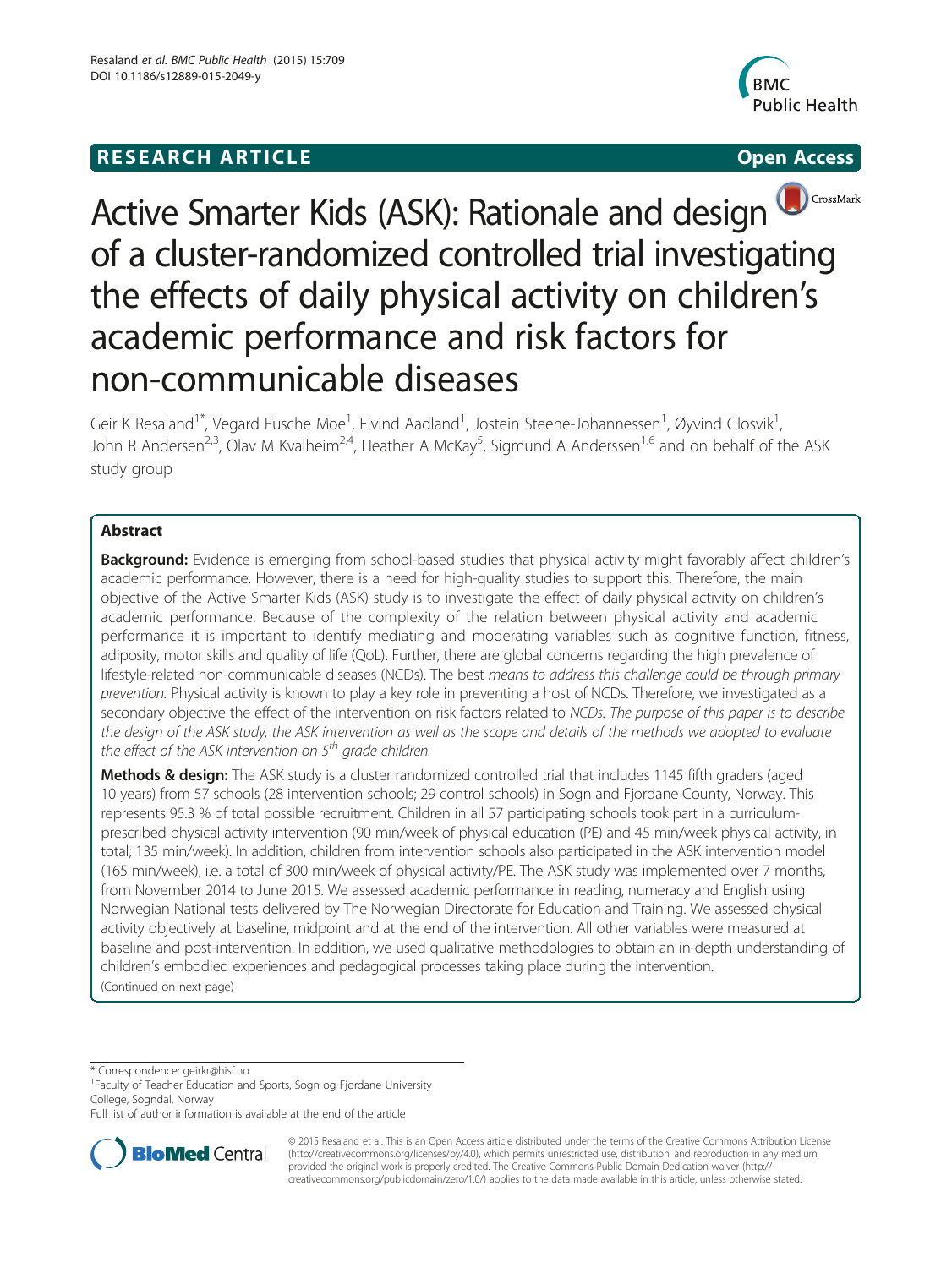# (Continued from previous page)

Discussion: If successful, ASK could provide strong evidence of a relation between physical activity and academic performance that could potentially inform the process of learning in elementary schools. Schools might also be identified as effective settings for large scale public health initiatives for the prevention of NCDs.

Trial registration: Clinicaltrials.gov ID nr: [NCT02132494](https://www.clinicaltrials.gov/ct2/results?term=NCT02132494&Search=Search). Date of registration, 6<sup>th</sup> of May, 2014.

Keywords: Cluster-randomized trial, Children, Academic performance, Cognitive functions, Executive functions, Non-communicable diseases, Physical activity, Sedentary behavior, Cardiorespiratory fitness, Quality of life

# Background and objectives

The relation between physical activity and academic performance has received widespread attention owing to the increasing pressure on schools and teachers to provide children with a range of physical and intellectual capabilities. Physical activity might affect children's academic performance [\[1\]](#page-8-0) and cognitive function [[2\]](#page-8-0). The school setting is the cornerstone of societies globally. Schools reach a diverse group of children from an early age, and provide a learning environment that can exert an influence on children across a long period of time. Therefore, schools provide potentially useful settings to implement strategies designed to increase children's physical activity [[3](#page-8-0), [4](#page-8-0)].

Over the last decade, there has been a considerable increase in both the number and quality of school-based studies. However, as school based interventions are difficult to implement, many have not assessed academic performance or cognition with validated tests, others have lacked a theoretical framework or were not randomized, some were of short duration, delivered a small "dose" of physical activity, had a small sample size or involved promotion of physical activity by non-experts. Also, it should be noted that relatively few studies have measured physical activity objectively [\[1](#page-8-0)]. Hence, there is a need for highquality studies that address these limitations.

Further, there are global concerns regarding the high prevalence of lifestyle-related non-communicable diseases (NCDs) [[5\]](#page-8-0). The prevalence of NCDs, such as type 2 diabetes, is increasing worldwide, and they affect people of all ages, including children [[6\]](#page-8-0). The ultimate costs are a decreasing quality of life and escalating healthcare expenditures [\[7](#page-8-0)]. Physical activity is known to effectively prevent a host of NCDs [[8\]](#page-8-0), thus providing an important target for primary prevention.

Our primary objective is to investigate the effect of a one year school-based physical activity intervention (Active Smarter Kids; ASK) on academic performance on a sample of 10-year-old boys and girls attending elementary school in Norway. Due to the complex relation between physical activity and academic performance, we identified possible mediating and moderating variables (cognitive function, physical fitness, adiposity, motor skills and quality of life (QoL)).

Our secondary objective is to investigate the effect of ASK on modifiable lifestyle-related risk factors related to NCDs, such as physical activity and sedentary behavior, cardiorespiratory fitness, muscle strength, motor skills, adiposity, dyslipidemia and blood pressure.

# Methods/Design

# A. Study design, study population and inclusion criteria

The ASK study is a seven months cluster-randomized parallel group controlled trial, with random allocation at the school level with a 1:1 ratio. All children are in fifth-grade (10-year-olds) from the Sogn and Fjordane County, situated in the western part of Norway. Inclusion criteria were that schools should have at least seven children in fifthgrade; that children were healthy (with no serious or chronic illnesses) and able to participate in daily physical activity and physical education (PE). Participants had to be able to complete standard academic performance tests (our primary outcome).

Sixty schools, encompassing 1202 fifth-grade children, fulfilled the inclusion criteria, and agreed to participate. This represented 86.2 % of the population of 10-yearolds in the county, and 95.2 % of total possible recruitment. We randomized 30 schools for the intervention (I-schools) and 30 schools for the control (C-schools) arm. A neutral third party (Centre for Clinical Research, Haukeland University Hospital, Norway) performed the randomization. After randomization, three schools (two I-schools and one C-school) from the same municipality declined to participate. In total, 1145 (97.4 %) of 1175 children from 57 schools (28 I-schools and 29 Cschools) agreed to participate in the study.

# B. The ASK intervention (dose, intensity, teacher training and following up)

# Dose

The ASK intervention consists of three components (in total 165 min/week). In order to optimize adherence, these were established as part of the mandatory school curriculum for all children attending I-schools:

1) ASK physically active educational lessons  $(3 \times$ 30 min each week); Academic lessons in three core subjects, Norwegian, mathematics and English carried out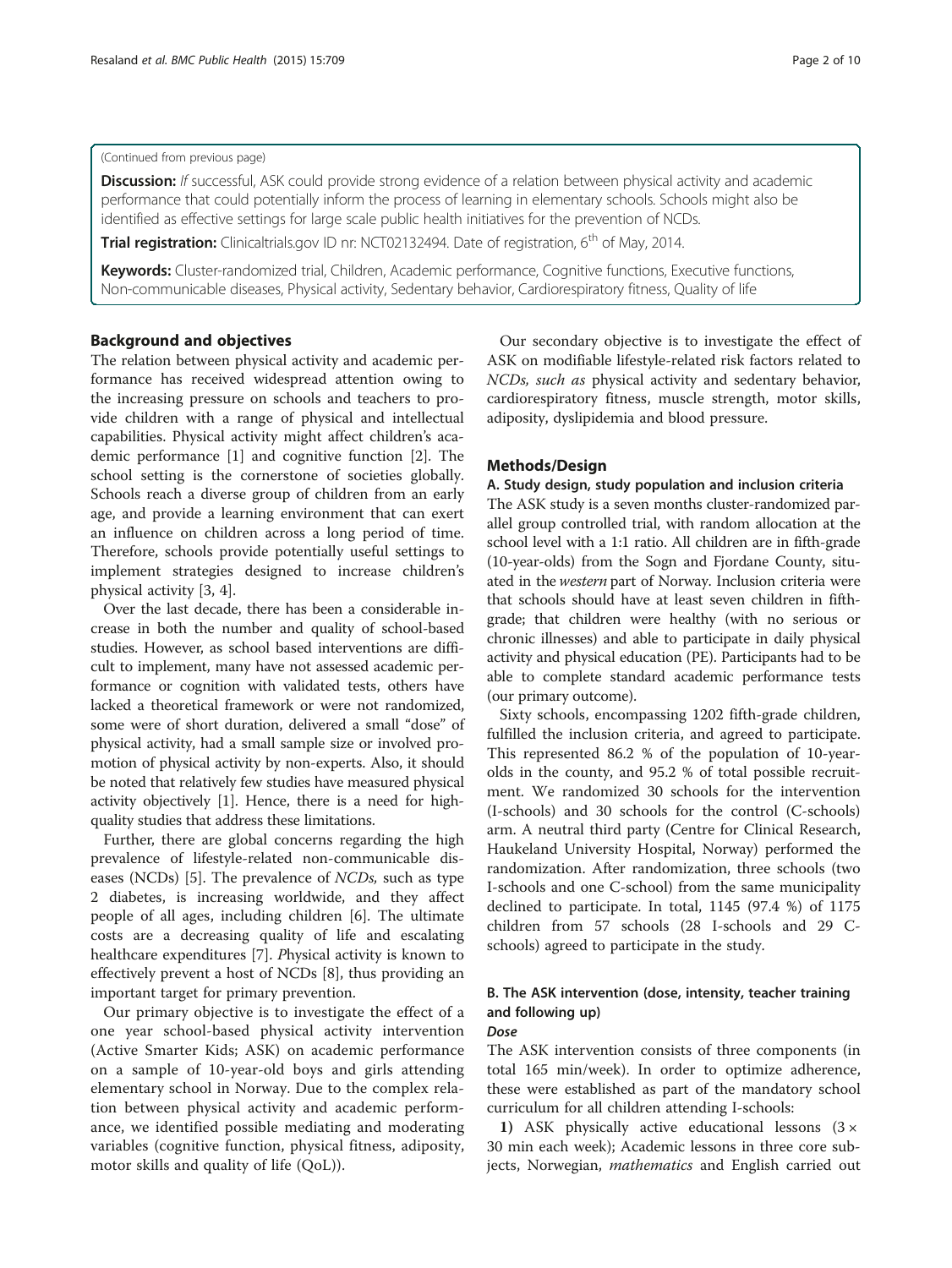in the school playground. 2) ASK physical activity breaks during classroom lessons  $(5 \text{ min} \times 5 \text{ days each week})$ . 3) ASK physical activity homework prepared by the teachers (10 min daily;  $5 \times 10$  min each week).

As a part of the mandatory school curriculum in Norway, children from both the I-schools and C-schools participated in curriculum-prescribed 90 min/week of PE and 45 min/week of physical activity, in total; 135 min/ week. Therefore, the children from the I-schools performed 300 min/week of physical activity/PE, while the children from the C-schools performed 135 min/week of physical activity/PE. However, it was specified to the Cschool that they could carry out the amount of physical activity/PE that they would have done regardless of the ASK study.

# Intensity

The three physical activity components in the ASK intervention were planned so that activities were varied and enjoyable for the children. We emphasized to the ASKteachers that all activities should include all children, especially those who were not particularly fit or enthusiastic about physical activity. Special attention was given to creating an encouraging and motivating atmosphere during lessons, in order to support positive feelings and attitudes towards physical activity. Approximately 25 % of daily physical activity in the ASK intervention was intended to be of vigorous intensity. This was defined as "children would be sweating and out of breath". The vigorous activity component was achieved by selecting a variety of high intensity activities such as running, relay racing, obstacle courses and various forms of active play.

Fifty-nine ASK teachers led the physical activity component in the 28 I-schools. These ASK teachers are classroom teachers assigned by the school principal to teach 5th grade in the I-schools (independently of the ASK study). To ensure that teachers were empowered, supported and qualified to deliver the ASK physical activity intervention to their students, we conducted three comprehensive instructional seminars (April, June and September 2014) for the I-schools teachers. Further, we provided two regional refresher sessions during the intervention period (December 2014 and February 2015) to encourage teachers to share experiences and solve challenges together with each other and the research team. Finally, we provided teachers in I-schools with email- and telephone-support. We also provided a password protected ASK homepage (<http://www.askstudy.no>) that supplied teachers in I-schools with information, videos and physical activity lessons.

# C. Theoretical framework

The ASK study is embedded in a socio-ecological conceptual framework that focuses on positive physical activity behaviors [\[9](#page-8-0)]. In brief, the socio-ecological model acknowledges the role of proximal (e.g. individual and social) and more distal (e.g. school physical environment, school policy) determinants of health behavior change as necessary to achieve sustained positive health behaviors. To address individual and social determinants we adopted specific theoretical frameworks including Harter's Competence Motivation Theory [\[10](#page-8-0)], Achievement goal theory [\[11](#page-8-0)] and Ryan & Deci's selfdetermination theory [[12\]](#page-8-0). In line with these theories the ASK intervention emphasizes creating autonomy supporting and mastery oriented teacher-student interaction in order to enhance students' physical activity behavior by positively influencing their perception of competence, self-efficacy, and intrinsic motivation for physical activity.

# D. Outcome measures

All participating children were tested at baseline and post intervention. The exception was physical activity which was assessed at baseline, at the midpoint of the intervention period and at post intervention. We describe each variable assessed in the following sections.

# Academic performance (primary outcome)

Academic performance in 1) reading, 2) numeracy, and 3) English was measured using specific standardized Norwegian National tests designed and administrated by The Norwegian Directorate for Education and Training (NDET) [[13\]](#page-8-0). The three different tests were administered on three different days, both at the baseline and post intervention test. Tests are extensively verified for validity and reliability by NDET and are aligned with competencies demanded from all schools by the national curriculum. For ASK, we analyzed reading, numeracy and English individually and as a composite score.

# Cognitive function/Executive functions

We assessed the three core executive functions identified by Miyake et al. (2000) [\[14\]](#page-8-0), i.e. inhibition, cognitive flexibility and working memory using four pen and paper tests. The tests were administered in a quiet room at the children's school. All tests required 15–20 min to complete. 1) To assess inhibition we used Golden's version of the Stroop test [\[15, 16](#page-8-0)]. 2) To assess cognitive flexibility we used two tests, one verbal (Verbal fluency) and one nonverbal test (The Trail Making Test) [[17](#page-8-0)]. 3) To assess working memory we used a digit span test with digits both forward and backward (Wechsler Intelligence Scale for Children, 4th ed; WISC-IV) [\[16](#page-8-0)].

# Physical activity and sedentary behavior

Physical activity was measured by triaxial accelerometry (ActiGraph GT3X+, LLC, Pensacola, Florida, USA).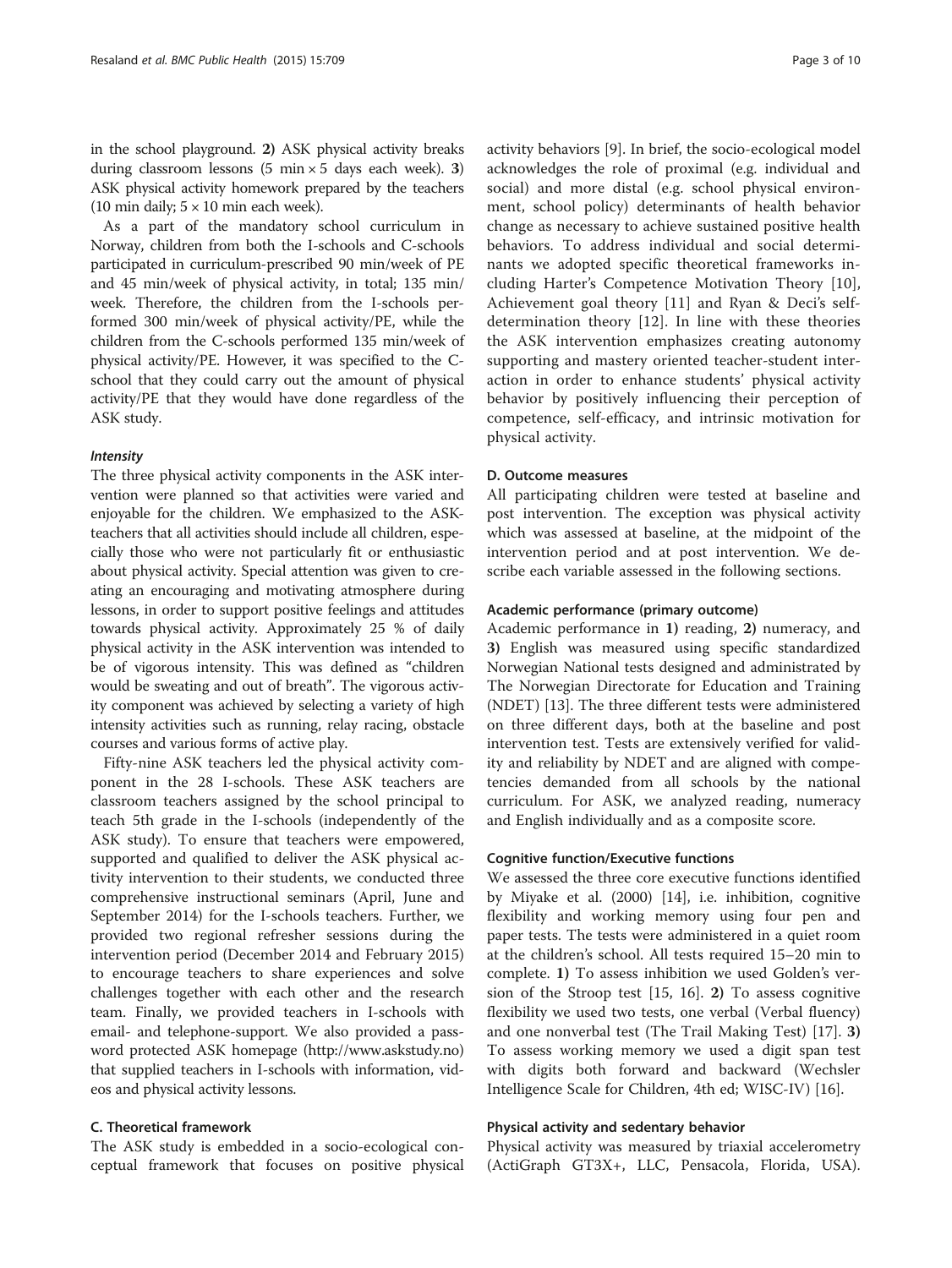ActiGraph accelerometry uses the most widely applied instrument for objective assessment of physical activity and has been extensively tested for validity and reliability in children [[18\]](#page-8-0). Children were instructed to wear the accelerometer on the right hip over seven consecutive days at all times, except during water activities or while sleeping. A wear-time of  $\geq 480$  min/day was applied as a criterion for a valid day. Periods of  $\geq 20$  min of zero counts are defined as non-wear time [\[19\]](#page-8-0). The number of 'valid days' vary depending on the analyses performed. Outcomes for physical activity levels are total physical activity level (counts/min), sedentary behavior (min/day and percentage of valid wear time), light physical activity, moderate physical activity, moderate to vigorous physical activity and vigorous physical activity (min/day), using previously applied and established cut points [\[20](#page-8-0), [21](#page-8-0)]. All analyses were based on accumulation of data over 10 s epochs.

# Cardiorespiratory fitness

Cardiorespiratory fitness was measured with an intermittent practicable running field test (the Andersen-test [[22\]](#page-8-0)) that has demonstrated reliability and validity for our target age group [\[23](#page-8-0)]. The Andersen-test was administered as per standard procedures. The children were tested indoors on a wooden or rubber floor in groups of 10–20 children. The test required 10 min to perform. Children ran from one end line to another (20 m apart) in an intermittent to-and-fro movement, with 15-s work periods and 15-s breaks (standing still). We recorded the distance covered as the outcome for analysis.

# Muscle strength

Muscle strength (i.e., endurance, isometric and explosive strength) was measured using reliable and validated selected tests from the Eurofit test battery [[24](#page-8-0)]: 1) Upper limb strength – handgrip strength using a hand dynamometer (Baseline® Hydraulic Hand Dynamometer, Elmsford, NY, USA); 2) Explosive strength in the lower body, standing broad jump. Muscle strength tests were recorded both individually and as a composite score for analyses.

# Motor skills

Motor skills were measured using a battery of three tests: 1) Catching with one hand and throwing at a wall target constitute the aiming and catching subgroup of the movement-ABC-2; 2) Throwing at a wall target; 3) Ten times 5 m sprint. Tests 1) and 2) are from the Movement Assessment Battery for Children 2 (Movement ABC-2), age band  $3(11-16 \text{ years})$  [[25\]](#page-8-0), and test 3) is from Eurofit test battery [\[24\]](#page-8-0). Reliability and validity of these tests are well documented [\[26](#page-8-0)–[29](#page-8-0)]. The Movement ABC-2 demonstrated good concurrent and convergent validity [[30,](#page-8-0) [31](#page-9-0)]. We recorded motor skills tests both individually and as a composite score for analyses.

# Anthropometry and maturity

Body mass (weight; 0.1 kg) was measured using an electronic scale (Seca 899, SECA GmbH, Hamburg, Germany) with children wearing light clothing. Stature (height; 0.1 cm) was measured with a portable Seca 217 (SECA GmbH, Hamburg, Germany). The child was asked to face forward, with shoes removed. We calculated body mass index  $(kg \cdot m^{-2})$  as weight (kg) divided by the height squared  $(m<sup>2</sup>)$ .

Waist circumference was measured with a Seca 201 (SECA GmbH, Hamburg, Germany) ergonomic circumference measuring tape. The measure was taken two cm over the level of the umbilicus (0.5 cm) with the child's abdomen relaxed at the end of a gentle expiration. The child stood with arms hanging slightly away from the body. We collected two measurements from each child. If the difference between measures was a greater than one cm, we obtained a third measurement; the mean of two closest measurements are used for analyses.

Body fat was measured using four skinfold thickness sites (biceps, triceps, subscapular, and suprailiac) on the left side of the body using a Harpenden skinfold caliper (Bull; British Indicators Ltd., West Sussex, England) as per the criteria described by Lohmann et al. [[32\]](#page-9-0). The Harpenden skinfold caliper has been tested for validity and reliability in children [[33\]](#page-9-0). All measurements were conducted in a private room. The caliper was placed around the skinfold one cm below and to the left where the skin was held between thumb and forefinger. We collected two measurements at each site (in sequence). If the difference between measures was a greater than two mm, we obtained a third measurement; the mean of the two closest measurements are used for analyses. The skinfold calipers was calibrated each time they were moved between measurement sites.

Children self-assessed their pubertal stage as per the Tanner method [[34\]](#page-9-0) using a scale of color images proposed by Carel and Leger [[35\]](#page-9-0). Children were given standardized series of images with explanatory text. We used a scale based on pictures of pubic hair for both sexes and of breast and genital development for girls and boys, respectively. We created a relaxed atmosphere for this assessment and the researcher was of the same sex as the child. In a private room, children were asked to read the brief descriptions for each stage, and instructed to put a checkmark in the box below the picture that best represented their stage of development for each component.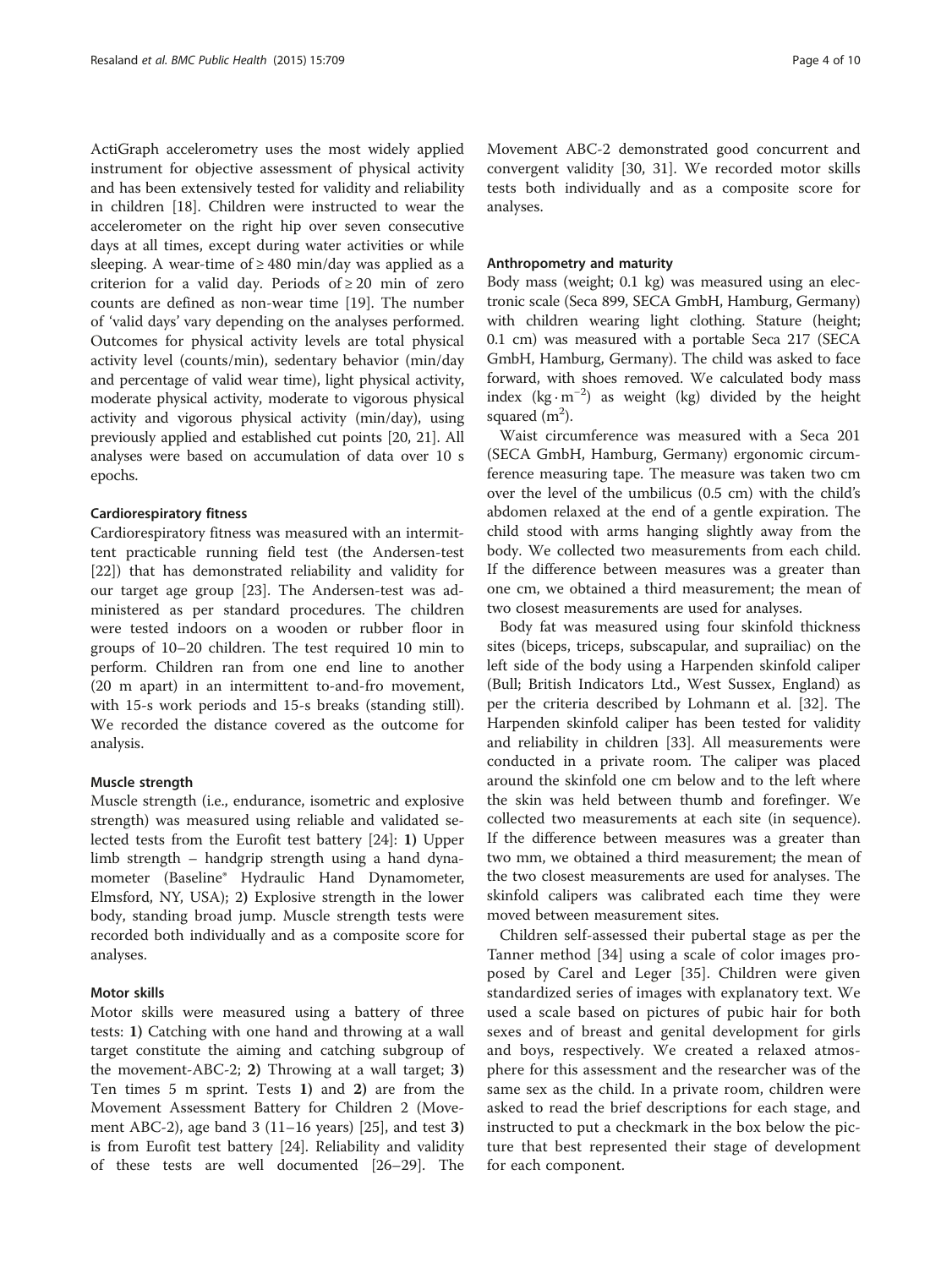# Blood pressure

Systolic and diastolic blood pressure (BP) was measured using the Omron HBP-1300 automated BP monitor (Omron Healthcare, Inc, Vernon Hills, IL, US). The device is validated as per the AAMI protocol using the ANSI/ AAMI/ISO standard (Omron, 2015) [\[36\]](#page-9-0). Children rested quietly for ten minutes in a sitting position with no distractions before BP was measured. During measurement, each child sat in a quiet room; BP was measured on the upper right arm using an appropriate sized cuff. We took four measurements, with a one-minute interval. We used the mean of the last three measurements for analyses. If a difference > five mmHg between measurements was found, we obtained one extra measurement, in which case the mean of the last four are used.

# Blood samples (factors impacting risk of metabolic disease)

After an overnight fast, between 08:00 a.m. and 10:00 a.m., a nurse or phlebotomist collected an intravenous blood sample from each child's antecubital vein. Serum was obtained according to a standardized protocol consisting of the following steps: 1) Blood plasma was collected in 5 ml tubes with gel (Vakuette® Serum Gel with activator, G456073). 2) Tubes were carefully turned upside-down five times and placed vertically for coagulation. 3) After 30 minutes the sample was centrifuged at 2000 G for 10 minutes. Serum was then visually inspected for residues and centrifugation was repeated if residue was present. 4) The serum tube was kept in refrigerator at 4 °C before pipetting 0,5 ml into cryo tubes. 5) The cryo tubes were then stored at -80 °C prior to biochemistry analyses.

Serum samples were analyzed for constituents related to traditional risk factors for NCDs, such as insulin, glucose and the standard lipid panel (triglycerides, total cholesterol, high density lipoprotein cholesterol (HDL) and low density lipoprotein cholesterol (LDL)) using standard laboratory methods. Baseline and post intervention samples were analyzed at the same time in one batch at an ISO certificated laboratory.

Analyses of low molecular weight metabolites and lipoprotein distribution was performed for serum samples using proton nuclear magnetic resonance (1H-NMR) spectroscopy. The proton NMR profiles of low molecular metabolites (fatty acids and amino acids) were obtained by using a standard experimental set-up [\[37](#page-9-0)]. For lipoproteins we made a minor modification to the experimental protocol used by Mihaleva et. a.l (2014) [\[38\]](#page-9-0). Lipoprotein features such as subclass concentrations for HDL, LDL etc. and average particle size of each main class were derived from the NMR profiles. Fatty acid analysis was performed according to the following protocol: 200 µL serum sample is weighed into 10 mL glass tubes and water evaporated under nitrogen, followed by adding 150 µL internal standard (triheptadecanoin, 0.4855 mg/mL). After evaporating the solvent the samples are derivatized to fatty acid methyl esters (FAME) by direct esterification in methanolic HCl at 90 °C for 2 h under nitrogen atmosphere [[39](#page-9-0)]. FAMEs will be extracted and analyzed by gas chromatography as described in Gudbrandsen et al. [[40](#page-9-0)]. The samples are run in a randomized sequence and the FAME reference mixture GLC-461 (Nu-Chek Prep, Elysian, MN, USA) will be analyzed as every 10th sample. Chromatographic areas are corrected by empirical response factors calculated from the GLC-461 mixture. The amounts of FAs are thereafter quantified by means of the internal standard. The total amounts of FAs in each serum sample are converted to amounts in μg per g sample by dividing with the sample weights.

# Questionnaires: children, parents/guardians, teachers Children

Mode of transport to school, levels of leisure time physical activity, sedentary behavior and psycho-social and environmental correlates of physical activity were assessed with a questionnaire developed for youths also used in a large national representative surveillance study of physical activity among Norwegian children and youth [[41](#page-9-0), [42\]](#page-9-0).

Children's QoL was assessed by self-report using the Kidscreen-27 questionnaire [[43\]](#page-9-0), which consists of 27 items covering the following five QoL dimensions: 1) physical well-being (5 items); 2) psychological well-being (7 items); 3) parents/guardians relations & autonomy (7 items) 4) social support & peers (4 items); and 5) school environment (5 items). The Kidscreen-27 questionnaire was developed simultaneously in several European countries, and has been validated in Norwegian children aged 10 [[44\]](#page-9-0) and 8–18 [[45\]](#page-9-0) In order to assess well-being at school and predictors for this, we also used the teacher and classmate support scale [[46\]](#page-9-0).

Physical activity preferences were assessed with a questionnaire created by the ASK group. The children rated their preferences for each of 28 different activities on a scale from one to ten.

# Parents/guardians

We obtained self-reported height and weight from parents/guardians. We assessed physical activity habits, physical activity in leisure time and everyday living with a questionnaire developed for adults [[42](#page-9-0)]. This questionnaire also assessed background variables (ethnic background, income, education and job description), as well as psychological, social and environmental determinants of physical activity.

# **Teachers**

To assess behavioral self-regulation of children from Ischools, we used 10 items from the Child Behavior Rating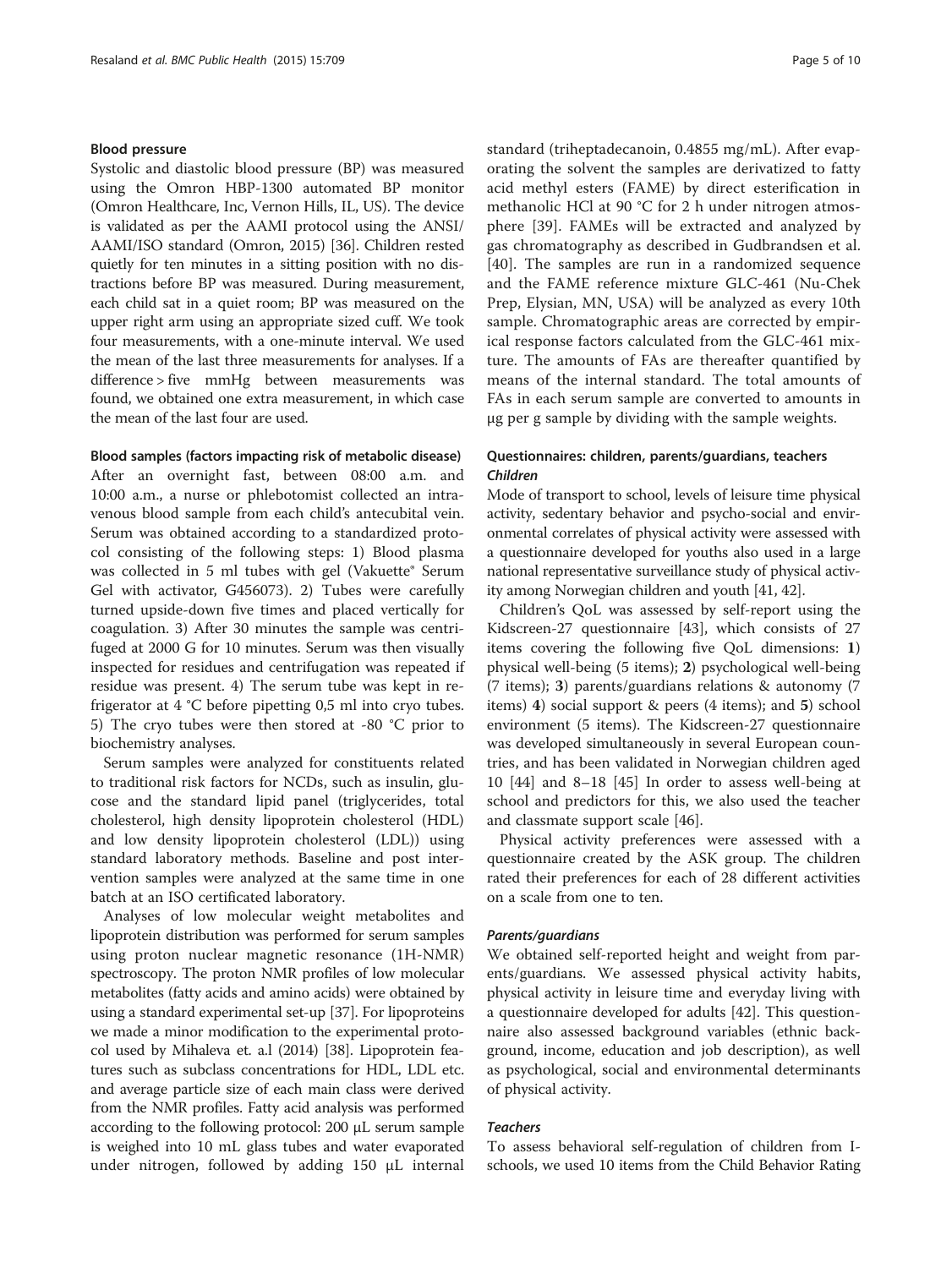Scale (CBRS) [\[47\]](#page-9-0). The original CBRS was designed to evaluate a child's task behavior and social behavior with peers and adults [\[48](#page-9-0)]. More recent studies have identified a 10-item factor that describes child behavioral selfregulation in a classroom setting [[49](#page-9-0)]. Teachers were asked to rate children's practical behavior on a five point Likert scale ranging from 1 (never) to 5 (always) to indicate how frequently a given behavior occurs. The CBRS is a reliable and valid tool that has been used in multiple studies in Western countries [[50](#page-9-0), [51\]](#page-9-0). After the intervention period, the teachers from the I-schools were asked to provide a self-report survey evaluation of the ASK intervention.

# Qualitative study of embodied experiences and pedagogical processes

We investigated the embodied experiences and interpersonal relationships of teaching and learning in physical activity from the perspectives of children, teachers and parents/guardians using qualitative methodologies. The purpose was to obtain an in-depth understanding of pedagogical processes taking place in the ASK study. More specifically, we identified purposive sample of classes from two I-schools and two C-schools. The sample criteria emphasized variation in school location, school and class size, teachers' education and experience with PE and physical activity, and the schools' overall focus on physical activity. In total 100 children with parents'/ guardians' approval and seven teachers provided informed written consent to participate. All children participated in a drawing and writing task and one group interview. The students were also observed by the researcher during one PE lesson. This data, together with teachers' description of their students in PE lessons, were used to choose children to further in-depth studies.

We conducted in-depth interviews and field observations including short video recordings with 32 children. Teachers were interviewed (individually and in groups) and observed; we also interviewed two groups of parents. We deem insight attained using multiple methods and perspectives to be essential in research with children, as adult researchers may have difficulty interpreting a child's perspective [[52, 53\]](#page-9-0). Further, a deeper understanding of childrens', teachers', and parents'/ guardians' perspectives enriched and gave a nuanced picture of processes leading to certain outcomes from the main trail. Data (i.e., transcripts of interviews, field notes, drawings and writings, pictures and video recordings) were structured and explored using the software program Nvivo 10 (QSR International Pty Ltd 2015). Developing in-depth knowledge is an iterative process where preliminary interpretations of the empirical material are brought together with discussions on theoretical significance in increasing detail.

We consider empirical data as a construct created in a specific cultural and historical context, influenced by the interplay between the researcher and the participant, and the researcher's theoretical underpinning. Empirical data are used as "a critical dialogue partner" and as an inspiration to challenge and rethink established takenfor-granted assumptions and theories [\[54](#page-9-0)]. Thus our approach differed from a more conventional approach where empirical data are seen as separate from theory, but are used to guide and validate theory development. By these means we aim to interpret the children's embodied experiences and pedagogical practices during the ASK intervention as an interactive whole where researchers' pre-understanding, alternative theoretical input, and empirical data constitute the dialogue setting [\[54\]](#page-9-0).

We further created a reflexive account on children's embodied experiences and pedagogical practices during the ASK intervention. Thus, the qualitative approach thus shed light on «what's going on» in schools during the intervention period: How do children interact with each other and the teachers within the schools during the intervention, and, in particular, how is it to be a child in an I-school? In addition, this gives us a basis to discuss the teaching and learning processes, the possible benefits and pitfalls in the intervention, as well as to evaluate whether the intervention and the ASK study as a whole might serve as tools towards creating an improved atmosphere for learning in the schools in the future.

# E. Adherence

Regarding adherence to the intervention program, school administrators at the 57 schools recorded every child's absence from school. Administrators also recorded children's injuries and the names of children who did not participate in physical activity lessons.

We assessed the extent to which the intervention was implemented (dose), the quality of the implementation (fidelity), as well as feasibility as perceived by teachers and others.

ASK teachers at the 28 I-schools completed a report each week that described activities performed throughout the school day, the intensity of the activities (on a 1 to 3 scale) and the number of minutes allocated to physical activity/PE in each ASK session. All 29 C-schools, at the end of the school year, completed a report that describes the activities that were performed and the estimated time allocated to physical activity/PE during the school year (minutes/week).

# F. Statistical considerations/Statistical methods Randomization procedure

The randomization procedure is explained in section 2a.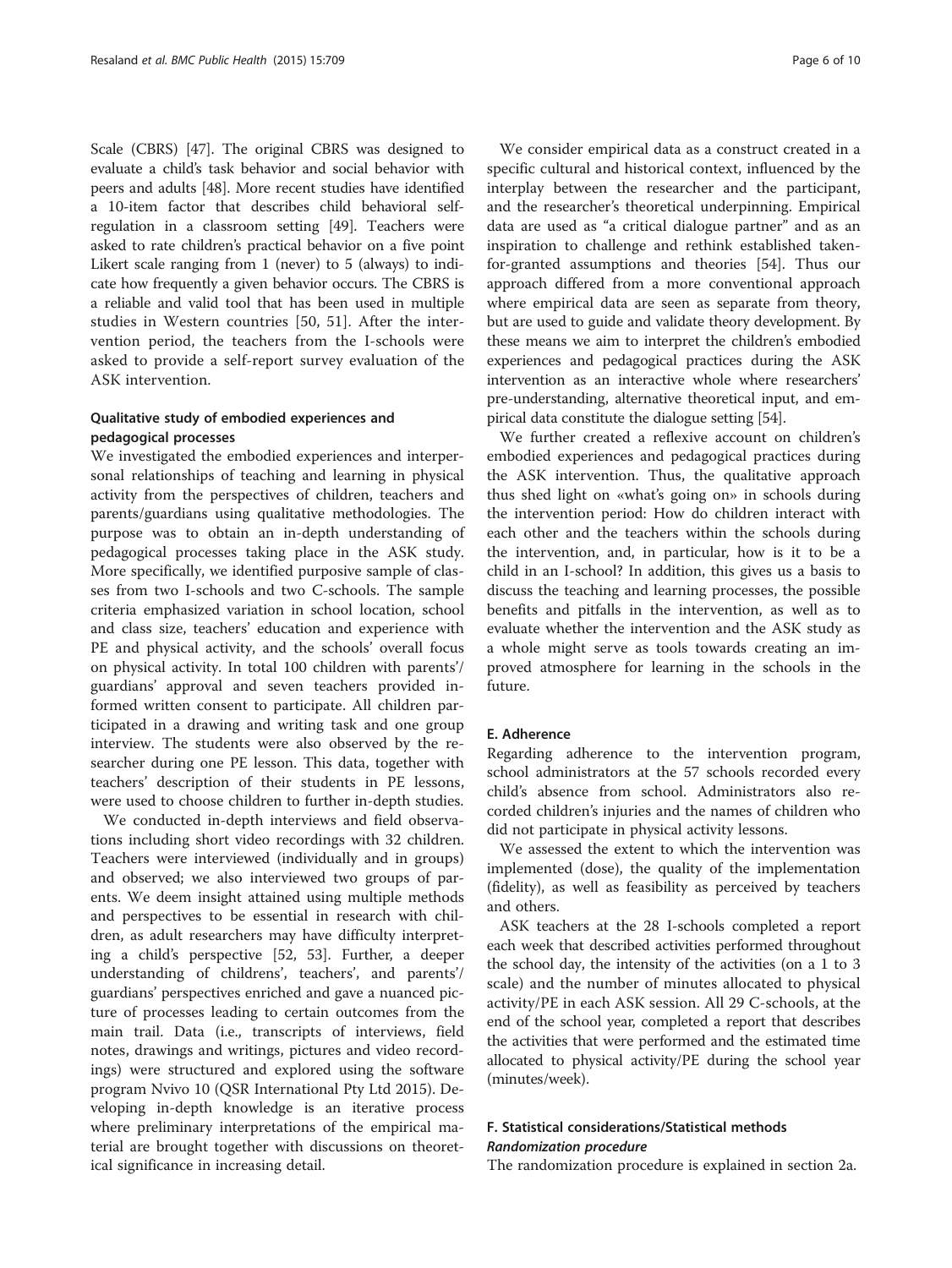#### Blinding

Blinding of children and schools was not possible due to the nature of the experiment. However, only the project management group has formal knowledge of group assignment. The data manager and statisticians are blinded to group allocation until analyses are conducted.

# Power calculations/Sample size and power

The ASK study was designed to detect an effect size (Cohen's D) of 0.35 between two groups for change in academic performance. Sample size calculations were performed using standard formulas, given  $\alpha$  = 0.05, 1- $\beta$  = 90 %, group ratio 1:1 and correlation of repeated measurements =  $0.7$ , leading to a naive n =  $103$  children in each group. Due to the cluster-randomized controlled trial (RCT) design, the sample size was corrected for the design effect using *formula 1*; Design Effect =  $1 +$  $[CCV<sup>2</sup> + 1)*n - 1]*$  (ICC), where CV = coefficient of variation for  $n$ ,  $n =$  number of children within each cluster, and ICC = intraclass correlation coefficient. Thus, after accounting for school clusters, we required a sample size of 468 children in each arm (INT; CON). This is based on an ICC =  $0.15$ , n = 16.2 after accounting for 20 % attrition at the subject level, and  $CV = 0.72$  (design effect correction factor = 4.54). The assumed ICC is a conservative estimate compared to the expected ICC of 0.03 to 0.07, which lay the foundation for the sample size of the A+ PAAC study [\[55\]](#page-9-0). For secondary outcomes we assume an ICC of 0.05 to 0.10 [\[56\]](#page-9-0). Accepting the assumptions above, the target sample size allowed us to detect a significant difference between the groups for variables reaching an effect size of  $0.24$  (ICC = 0.05) to 0.30 (ICC = 0.10) or higher.

# Plan for analysis

Our main analysis in order to assess the effectiveness of the ASK intervention are based on and intention to treat analysis [\[57](#page-9-0), [58\]](#page-9-0). We also acknowledge the importance of conducting per-protocol analyses to determine efficacy based on schools that showed fidelity to the model and performed the physical activity intervention as intended [[59](#page-9-0)]. Therefore, we conducted secondary analyses of children who participated in ≥80 % of the physical activitybased intervention and schools which delivered ≥80 % of the physical activity-based intervention as we deem this acceptable adherence to the intervention itself.

We describe missing data using appropriate flow charts [\[60\]](#page-9-0) that also allowed for investigation of missing data mechanisms and assumptions that underpin statistical analyses. Missing data was imputed from all available relevant variables by means of multiple imputation using a Markov Chain Monte Carlo procedure with 20 iterations, with an assumption that data are missing at random. We performed sensitivity analyses to evaluate

the stability of results under various assumptions of missing data.

We used a mixed-effects model to test the betweengroup difference (intervention vs. control) for the main outcome (academic performance), controlling for baseline values and including school as a random effect. The per-protocol analysis was adjusted for differences between groups as appropriate.

We conducted our analyses using the newest available version of IBM SPSS (IBM SPSS Statistics for Windows, Armonk, NY: IBM Corp., USA). A two-sided p-value ≤ 0.05 were considered statistically significant.

We conducted defined moderator-mediator analyses a priori to evaluate characteristics of children and pathways that could influence the effect of the intervention on academic performance. We identified potential moderators that include both characteristics of the children and baseline values for specific secondary outcomes. We included change in executive function, motor skills, physical activity, physical fitness, adiposity and other risk factors for lifestyle-related non-communicable diseases in mediation-analyses. We used a similar strategy to evaluate moderators and mediators of secondary outcomes. As a part of the investigation of possible moderators of the effects evaluated, we conducted subgroup-analyses defining subgroups by quintiles or quintile split and testing group\* subgroup interaction terms. For mediation analyses we used structural equation modeling. We also used multivariate linear regression and exploratory analyses [[61](#page-9-0), [62](#page-9-0)] to evaluate associations between secondary outcomes and academic performance, and to explore associations among independent variables.

# G. Recruitment and anchoring

Implementation research suggests that to successfully implement a large scale study within the school system, researchers must engage partners early and stakeholders should be active participants in design, implementation and dissemination of the 'innovation' [[63](#page-9-0)]. Importantly, school-based models will be more likely to be sustained if they are anchored and supported by policy within the school system [\[64](#page-9-0)]. We carried out a four-stage plan to achieve this.

First, the study was accepted by "The forum for development in kindergartens and schools in Sogn and Fjordane County". This educational forum was established in 1997 in Sogn and Fjordane County as an arena to discuss, translate and integrate educational policies regarding school quality and school development. The forum includes professional executives of the most important educational authorities and organizations in the Sogn and Fjordane, and it is highly respected by school administrators and teachers in the county. Second, through the "The forum for development in kindergartens and schools in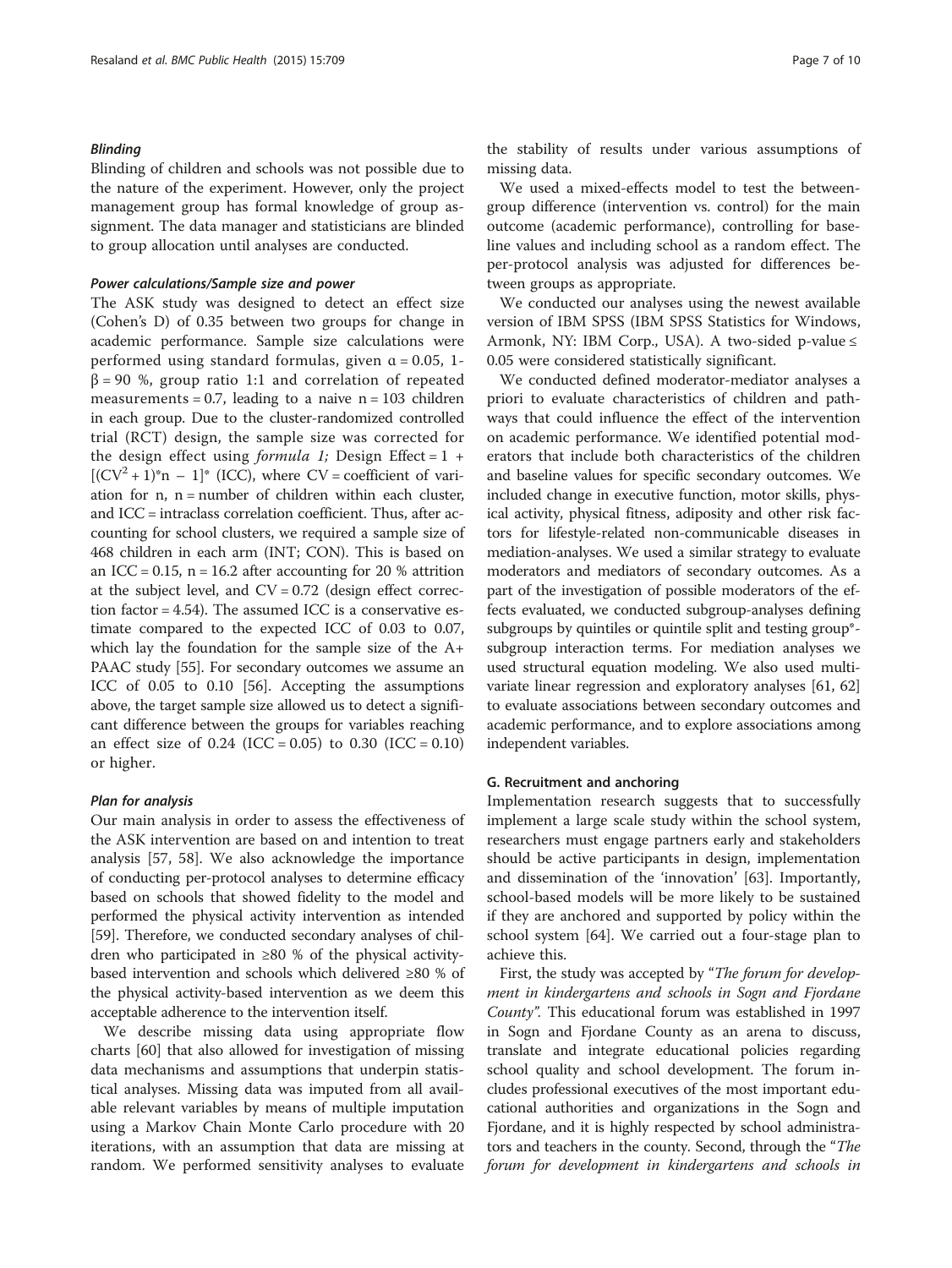Sogn and Fjordane County" we obtained access to a series of already established meeting venues for all county school leaders and principals, who accepted the study at the operations level. Third, parents/guardians were invited to meet with us at individual schools, where we provided a description of the study (oral and written), including our aims and any possible hazards, discomfort, or inconvenience. We also clearly described the measurement protocol and procedures and addressed any questions. We emphasized that children were free to withdraw from the study or from any measurements at any time, without providing an explanation. Fourth, we carried out an extensive anchoring process with the ASK teachers in the I-schools.

# H. Ethical perspectives

Procedures and methods used in the ASK study conform to the ethical guidelines defined by the World Medical Association's Declaration of Helsinki and its subsequent revisions [\[65](#page-9-0)]. The study protocol was approved by The Regional Committee for Medical Research Ethics. The ASK study adopted a population-based approach that focuses on- and treats all children equally and considerately. We obtained written consent from each child's parent/ guardian prior to all testing. Reporting are anonymous and it is not be possible to identify individual participants in any published materials.

# **Discussion**

The school setting offers a unique opportunity for structured physical activity for children; it may well be the ideal environment for population-based physical activity interventions. Most children and adolescents, aged six to 16, spend most of their day in school. No other institution has possibly as much influence on children during the first two decades of their lives [[66](#page-9-0)]. Further, schools might be the only means in diverse and pluralistic societies to reach a large number of children from all socio-economic backgrounds, irrespective of their parents/guardians' behavior and attitude towards physical activity. As the physical activity is mandatory in the 28 I-schools in the ASK study, all children were involved in a physical activity intervention, and not only the motivated children. Additionally, the school offers a safe environment and facilities in an arena designed for learning. This creates an optimal context to support increased physical activity levels of children.

A comprehensively designed and appropriately powered RCT of elementary school-based physical activity with a long enough intervention and an adequate dose delivered by trained teachers in order to enhance physical activity of students would provide Level I evidence to support the effectiveness of such models. High recruitment levels and carefully selected and implemented measures (such as objectively measured physical activity)

also enhance the quality of the ASK study. The trial is important for a number of reasons and may have an impact in a number of ways. First, if the physical activity intervention positively influences academic performance, this could in turn influence how the school community designs and implements children's learning processes and related school curriculum and policies. Second, schools could be considered key sites for preventive public health initiatives that are adaptable, feasible and embedded within school culture. Academic performance and public health initiatives are interrelated. It is clear that if schools are to play a role in the prevention of NCDs and other public health problems in the future, the approach to achieving this must be anchored and accepted among the larger school community (parents, teachers, administrators). For schools to adopt this role and redefine themselves, the pathway to this is likely through enhanced academic performance through physical activity.

Importantly, if classroom teachers receive comprehensive education beyond qualification, the ASK model can be inexpensively disseminated to schools. In national and international contexts, the ASK study has the potential to extend current evidence and inform the political and scientific debate as to whether embedding physical activity into school culture is an effective next step toward meeting both educational and health goals.

#### Abbreviations

ASK: Active smarter kids; BMI: Body mass index; Cm: Centimeter; CBRS: Child behavior rating scale; CV: Coefficient of variation; HDL: High density lipoprotein cholesterol; ICC: Intraclass correlation coefficient; kg: Kilogram; LDL: Low density lipoprotein cholesterol; Movement ABC-2: Movement Assessment battery for children 2; NCDs: Non-communicable diseases; PE: Physical education; QoL: Quality of live; RCT: Randomized controlled trial; I-schools: The intervention group; C-schools: The control group.

#### Competing interests

The authors declare that they have no competing interests.

#### Authors' contributions

GKR and SAA conceived the study, and will act as guarantors of the paper. GKR, VFM, ØG, JRA, OMK, JSJ, HM and SAA designed the study and obtained financial support. All authors participated in the writing of the paper and approved the final version.

# Authors' information

The ASK study group:

- 1. Mette Stavnsbo<sup>1</sup>, mette.stavnsbo@hisf.no, Ph.D. student
- 2. Turid Skrede<sup>1</sup>, turid.skrede@hisf.no, Ph.D. student
- 3. Katrine N Aadland<sup>1</sup>, katrine.Nyvoll.Aadland@hisf.no, Ph.D. student
- 4. Laura Suominen<sup>1</sup>, laura. Suominen@hisf.no, Ph.D. student
- 5. Gunn Engelsrud<sup>1,4</sup>, gunn.engelsrud@nih.no, Senior investigator
- 6. Yngvar Ommundsen<sup>4</sup>, yngvar.ommundsen@nih.no, Senior investigator
- 7. Ulf Ekelund<sup>4</sup>, ulf.ekelund@nih.no, Senior investigator
	- 8. Lars B Andersen<sup>4</sup>, Iboandersen@health.sdu.dk, Senior investigator
	- 9. Ingar Holme<sup>4</sup>, i.m.k.holme@nih.no, Statistical investigator
	- 10. Willem van Mechelen<sup>5</sup>, w.vanmechelen@vumc.nl, Scientific advisory board
	- 11. Susi Kriemler<sup>6</sup>, susi.kriemler@ifspm.uzh.ch, Scientific advisory board
	- 12. Age K Smilde<sup>7</sup>, a.k.smilde@uva.nl, Scientific advisory board
	- 13. Svein Mjøs<sup>3</sup>, svein.Mjos@kj.uib.no, Chemical analysis investigator
	- 14. Tarja AR Kvalheim<sup>2</sup>, tarja.kvalheim@gmail.com, Metabolomics investigator
	- 15. Tone F Bathen<sup>8</sup>, tone.f.bathen@ntnu.no, Metabolomics investigator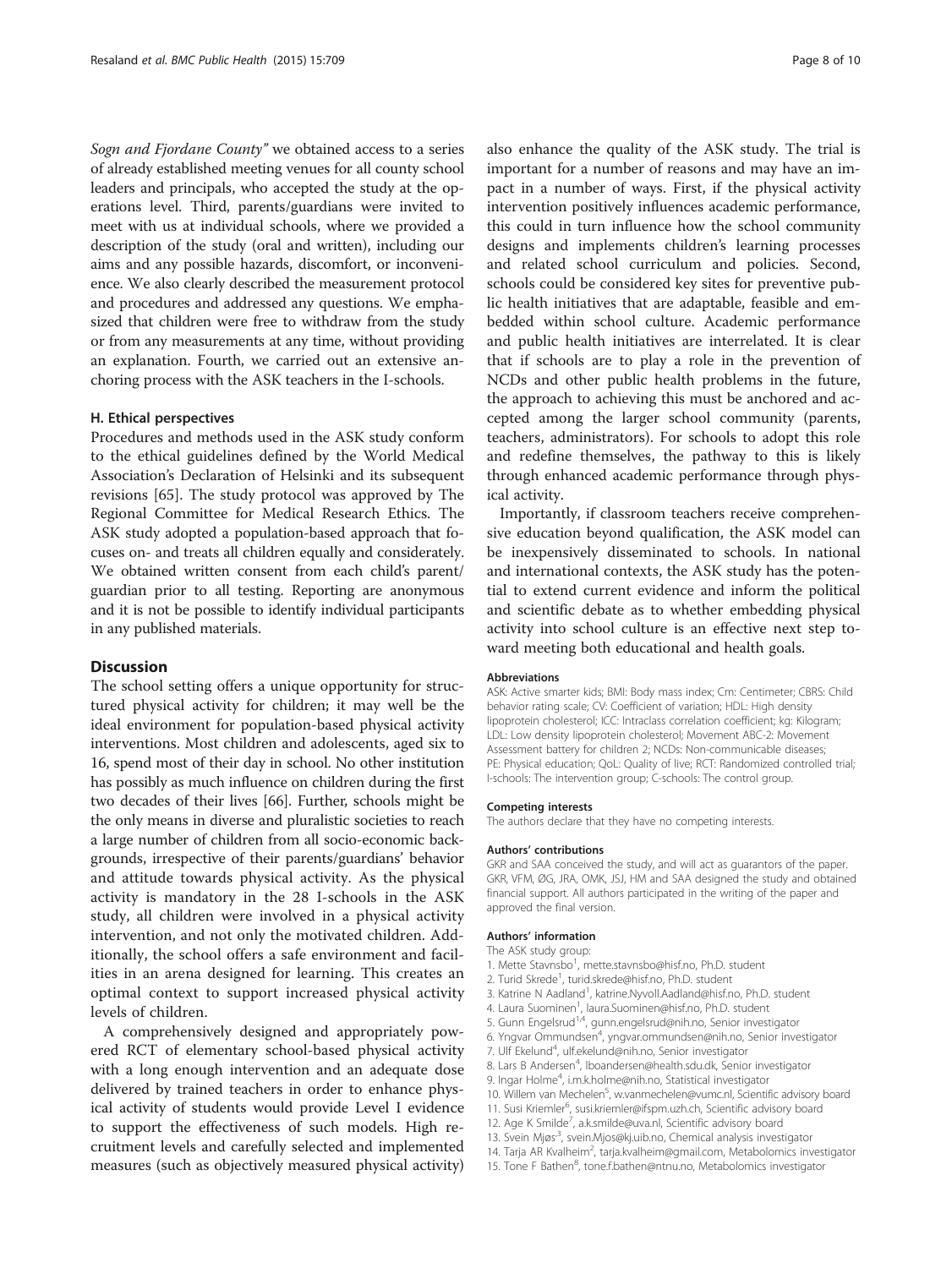- <span id="page-8-0"></span>17. Inger J Solheim<sup>9</sup>, inger.johanne.solheim@hisf.no, Qualitative investigator
- 18 Einar Ylvisåker<sup>1</sup>, einar.ylvisaker@hisf.no, Physical activity investigator
- 19. Øystein Lerum<sup>1</sup>, oystein.Lerum@hisf.no, Research assistants
- 20. Stian Gjørøy<sup>1</sup>, stian.Gjoroy@hisf.no, Research assistants
- 21. Frode O Haara<sup>1</sup>, frode.olav.haara@hisf.no, Academic performance investigator
- 22. Tom R Kongelf<sup>1</sup>, tom.rune.kongelf@hisf.no, Academic performance investigator
- 23. Erik Kyrkjebø<sup>1</sup>, erik.Kyrkjebo@hisf.no, Administration responsible
- 24. Kolbjørn Brønnick<sup>10,11</sup>, bronnick@gmail.com, Cognition performance investigator
- 25. Hege Kristiansen<sup>2</sup>, hegekr@gmail.com, Medical responsible

<sup>1</sup>Sogn og Fjordane University College, Faculty of Teacher Education and Sports, Sogndal, Norway.

- <sup>2</sup> Førde Central Hospital, Centre of Health Research, Førde, Norway.
- <sup>3</sup>University of Bergen, Department of Chemistry, Bergen, Norway. 4 Norwegian School of Sport Sciences, Department of Sports Medicine, Oslo, Norway.
- 5 VU University, Department of Public and Occupational Health, EMGO+ Institute for Health and Care Research, VU University Medical Center, Amsterdam, The Netherlands.
- <sup>6</sup>University of Basel, Swiss Tropical and Public Health Institute, Basel, Switzerland.
- <sup>7</sup>University of Amsterdam, Swammerdam Institute for Life Sciences, Amsterdam, The Netherlands.
- <sup>8</sup>NTNU, Dept. of Circulation and Medical Imaging (ISB), Faculty of medicine, Trondheim, Norway.
- <sup>9</sup>Sogn og Fjordane University College, Faculty of Social Sciences, Sogndal, Norway.
- <sup>10</sup>University of Stavanger, The National Centre for Reading Education and Research, Stavanger, Norway.
- <sup>11</sup>Stavanger University Hospital, Regional Centre for Clinical Research in Psychosis, Division of Psychiatry, Stavanger, Norway.

#### Acknowledgements

This study was supported by The Research Council of Norway, The Sogn og Fjordane University College, The Norwegian schools of Sports Science.

#### Main funding sources

The Research Council of Norway (ID number 221047/F40) and Sogn og Fjordane University College.

#### Author details

<sup>1</sup> Faculty of Teacher Education and Sports, Sogn og Fjordane University College, Sogndal, Norway. <sup>2</sup> Faculty of Health Studies, Sogn og Fjordane University College, Førde, Norway. <sup>3</sup>Centre of Health Research, Førde Central Hospital, Førde, Norway. <sup>4</sup>Department of Chemistry, University of Bergen, Bergen, Norway. <sup>5</sup>Department of Family Practice, Faculty of Medicine, The University of British Columbia, Vancouver, Canada. <sup>6</sup>Department of Sports Medicine, Norwegian School of Sport Sciences, Oslo, Norway.

# Received: 23 June 2015 Accepted: 10 July 2015 Published online: 28 July 2015

# References

- 1. Singh A, Uijtdewilligen L, Twisk JW, van Mechelen W, Chinapaw MJ. Physical activity and performance at school: a systematic review of the literature including a methodological quality assessment. Arch Pediatr Adolesc Med. 2012;166(1):49–55.
- 2. Hillman CH, Kamijo K, Scudder M. A review of chronic and acute physical activity participation on neuroelectric measures of brain health and cognition during childhood. Prev Med. 2011;52(Suppl 1):21–8.
- 3. Pate RR, Davis MG, Robinson TN, Stone EJ, McKenzie TL, American Heart Association Council on Nutrition PA, Metabolism, Council on Cardiovascular Disease in the Y, Council on Cardiovascular N: Promoting physical activity in children and youth: a leadership role for schools: a scientific statement from the American Heart Association Council on Nutrition, Physical Activity, and Metabolism (Physical Activity Committee) In Collaboration With the Councils on Cardiovascular Disease In the Young and Cardiovascular Nursing. Circulation. 2006;114(11):1214–24.
- 4. Naylor PJ, McKay HA. Prevention in the first place: schools a setting for action on physical inactivity. Br J Sports Med. 2009;43(1):10–3.
- 5. Lee IM, Shiroma EJ, Lobelo F, Puska P, Blair SN, Katzmarzyk PT. Effect of physical inactivity on major non-communicable diseases worldwide: an analysis of burden of disease and life expectancy. Lancet. 2012;380(9838):219–29.
- 6. World Health Organization. Prevention and control of noncommunicable diseases: implementation of the global strategy. Geneva: WHO; 2008.
- 7. Lim SS, Vos T, Flaxman AD, Danaei G, Shibuya K, Adair-Rohani H, Amann M, Anderson HR, Andrews KG, Aryee M, et al. A comparative risk assessment of burden of disease and injury attributable to 67 risk factors and risk factor clusters in 21 regions, 1990-2010: a systematic analysis for the Global Burden of Disease Study 2010. Lancet. 2012;380(9859):2224–60.
- 8. World Health Organization: [http://www.euro.who.int/en/what-we-do/health](http://www.euro.who.int/en/what-we-do/health-topics/disease-prevention/physical-activity/facts-and-figures/10-key-facts-on-physical-activity-in-the-who-european-region)[topics/disease-prevention/physical-activity/facts-and-figures/10-key-facts-on](http://www.euro.who.int/en/what-we-do/health-topics/disease-prevention/physical-activity/facts-and-figures/10-key-facts-on-physical-activity-in-the-who-european-region)[physical-activity-in-the-who-european-region.](http://www.euro.who.int/en/what-we-do/health-topics/disease-prevention/physical-activity/facts-and-figures/10-key-facts-on-physical-activity-in-the-who-european-region) In.: WHO; 2011.
- 9. McLeroy KR, Bibeau D, Steckler A, Glanz K. An ecological perspective on health promotion programs. Health Educ Q. 1988;15(4):351–77.
- 10. Harter S. Effectance motivation reconsidered: toward a developmental model. Hum Dev. 1978;21:34–64.
- 11. Nicholls JG. The competitive ethos and democratic education. Cambridge, Mass: Harvard University Press; 1989.
- 12. Ryan RM. Overview of self-determination theory. An organismic dialectical perspective. Rochester NY: The University of Rochester Press; 2002.
- 13. The Norwegian Directorate for Education and Training. Information about national tests. [http://www.udir.no/PageFiles/82639/Foreldrebrosjyre\\_](http://www.udir.no/PageFiles/82639/Foreldrebrosjyre_Nasjonaleprover_2014_engelsk.pdf) [Nasjonaleprover\\_2014\\_engelsk.pdf.](http://www.udir.no/PageFiles/82639/Foreldrebrosjyre_Nasjonaleprover_2014_engelsk.pdf)
- 14. Miyake A, Friedman NP, Emerson MJ, Witzki AH, Howerter A, Wager TD. The unity and diversity of executive functions and their contributions to complex "frontal lobe" tasks: A latent variable analysis. Cogn Psychol. 2000;41(1):49–100.
- 15. Golden CJ. Stroop Color and Word Test. Chicago: Stoelting; 1978.
- 16. Lezak MD, Howieson DB, Bigler ED, Tranel D. Neuropsychological Assessment. USA: OUP; 2012.
- 17. Spreen O, Strauss E. A compendium of neuropsychological tests. 2nd ed. New York: Oxford University Press; 1998.
- 18. Brage S, Wedderkopp N, Franks PW, Andersen LB, Froberg K. Reexamination of validity and reliability of the CSA monitor in walking and running. Med Sci Sports Exerc. 2003;35(8):1447–54.
- 19. Esliger DW, Copeland JL, Barnes JD, Tremblay MS. Standardizing and Optimizing the Use of Accelerometer Data for Free-Living Physical Activity Monitoring. J Phys Act & Health. 2005;2(3):366.
- 20. Evenson KR, Catellier DJ, Gill K, Ondrak KS, McMurray RG. Calibration of two objective measures of physical activity for children. J Sport Sci. 2008;26(14):1557–65.
- 21. Trost SG, Loprinzi PD, Moore R, Pfeiffer KA. Comparison of Accelerometer Cut Points for Predicting Activity Intensity in Youth. Med Sci Sports Exerc. 2011;43(7):1360–8.
- 22. Andersen LB, Andersen TE, Andersen E, Anderssen SA. An intermittent running test to estimate maximal oxygen uptake: the Andersen test. J Sports Med Phys Fitness. 2008;48(4):434–7.
- 23. Aadland E, Terum T, Mamen A, Andersen LB, Resaland GK. The Andersen aerobic fitness test: reliability and validity in 10-year-old children. Plos One. 2014;9(10):e110492–2.
- 24. COE. Eurofit: handbook for the Eurofit test on physical fitness. Strasbourg: Council of Europe. 1993.
- 25. Henderson SE, Sugden DA, Barnett A. The Movement Assessment Battery for Children 2. London: Pearson Assessment; 2007.
- 26. Kemper HC, Van Mechelen W. Physical fitness testing of children: A European perspective. Pediatr Exerc Sci. 1996;8:201–14.
- 27. Schulz J, Henderson SE, Sugden DA, Barnett AL. Structural validity of the Movement ABC-2 test: Factor structure comparisons across three age groups. Res Dev Disabil. 2011;32(4):1361–9.
- 28. Wuang Y-P, Su J-H, Su C-Y. Reliability and responsiveness of the Movement Assessment Battery for Children. Second Edition Test in children with developmental coordination disorder. Dev Med Child Neurol. 2012;54(2):160–5.
- 29. Wagner MO, Kastner J, Petermann F, Bös K. Factorial validity of the Movement Assessment Battery for Children-2 (age band 2). Res Dev Disabil. 2011;32(2):674–80.
- 30. van Waelvelde H, Peersman W, Lenoir M, Engelsman BCMS. The reliability of the Movement Assessment Battery for Children for preschool children with